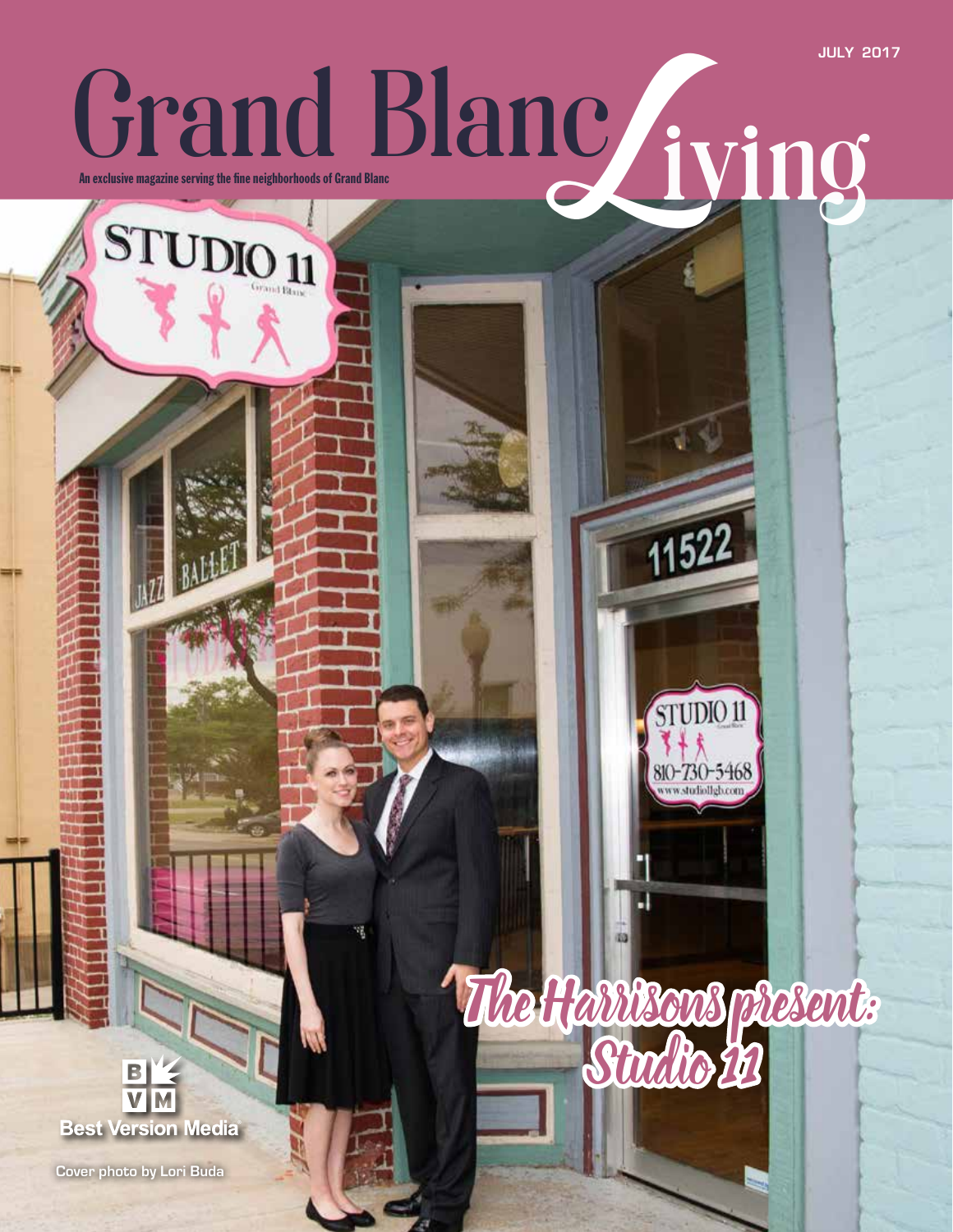

## *Nate and Sarah Harrison Seize the Day*

So often in life people search endlessly for that which they are truly passionate. You know that comforting feeling when going to work every day ceases to feel like work. I am speaking of the critical life intersection where there is alignment between your purpose, passion, and profession. Sarah Harrison has managed to find this place and the great thing is everyone can take advantage of it!

How many of you knew that we have a hidden gem for all things dance in Grand Blanc? Studio 11 was founded in 2015, by Sarah Harrison as the result of her passion for dance. She had been dancing at Pelio School of Dance since age 3, and when the owner moved out of state, she wanted a way of keeping its students and its teachers together. When the perfect space next to Little Joe's became available, right in the heart of downtown, Sarah knew she had found the perfect home for her vision.

Studio 11 class offerings focus on classical dance training including: ballet, tap, jazz, and hip hop. An integral part



## *By Jason Rogers Photos by Lori Buda and the Harrisons*

of the studio's instruction is the Cecchetti method, a wellknown and respected curriculum for learning classical ballet technique used all over the world. Studio 11 is fortunate to have Bethany Lenhart as a teacher; she is the current President of the Cecchetti Council of America, part of Cecchetti International. Under the guidance of Bethany, several of the teachers are currently working on their Cecchetti teacher certification as well. Beyond ballet, the teachers have a diverse skill set across the various disciplines and are driven to share their love for dance with the students.

As Studio 11 continues to grow they look forward to introducing other forms of dance such as ballroom, private lessons for couples, and lyrical. Studio 11 also hopes to expand fitness offerings by adding Barre Intensity classes starting in July in addition to the current offerings of Zumba and Zumba Kids. At the heart of what the studio is trying to accomplish is the creation of a family atmosphere and becoming a cornerstone of the Grand Blanc dance, fitness, and arts community.

Sarah could not do this all alone though, besides her wonderful teachers, her husband Nate provides great support as well. He wears many "hats" at the studio including greeter, webmaster, chief financial officer, marketing, and many other roles. Nate and Sarah have truly been a team since they met at freshman orientation at Michigan State University. Both graduated in 2002, Sarah from Flint Powers Catholic High School and Nate from Haslett High School near Lansing. At Michigan State, Sarah earned a Bachelor of Arts in Economics and Bachelor of Science in Zoology. Nate